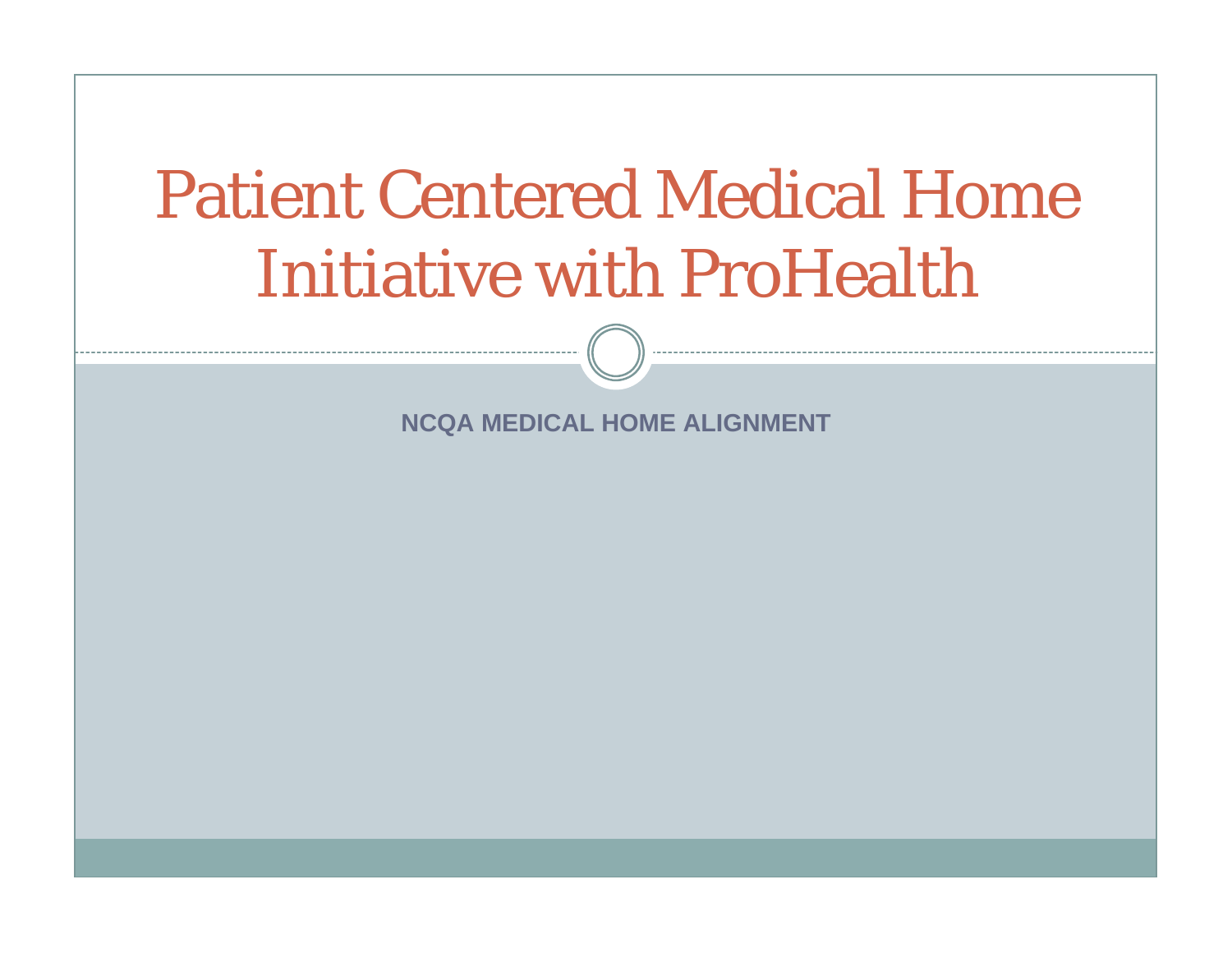## Major Components of the Model

2

- Improved Access and Communication
- Patient Tracking and Registry Functions
- Care Management and Coordination
- Patient Self-Management Support
- Electronic Prescribing
- Test Tracking
- Referral Tracking
- Performance Reporting and Improvement
- Advanced Electronic Communications

*The first and most important step is the adoption of coordinated care model core principles*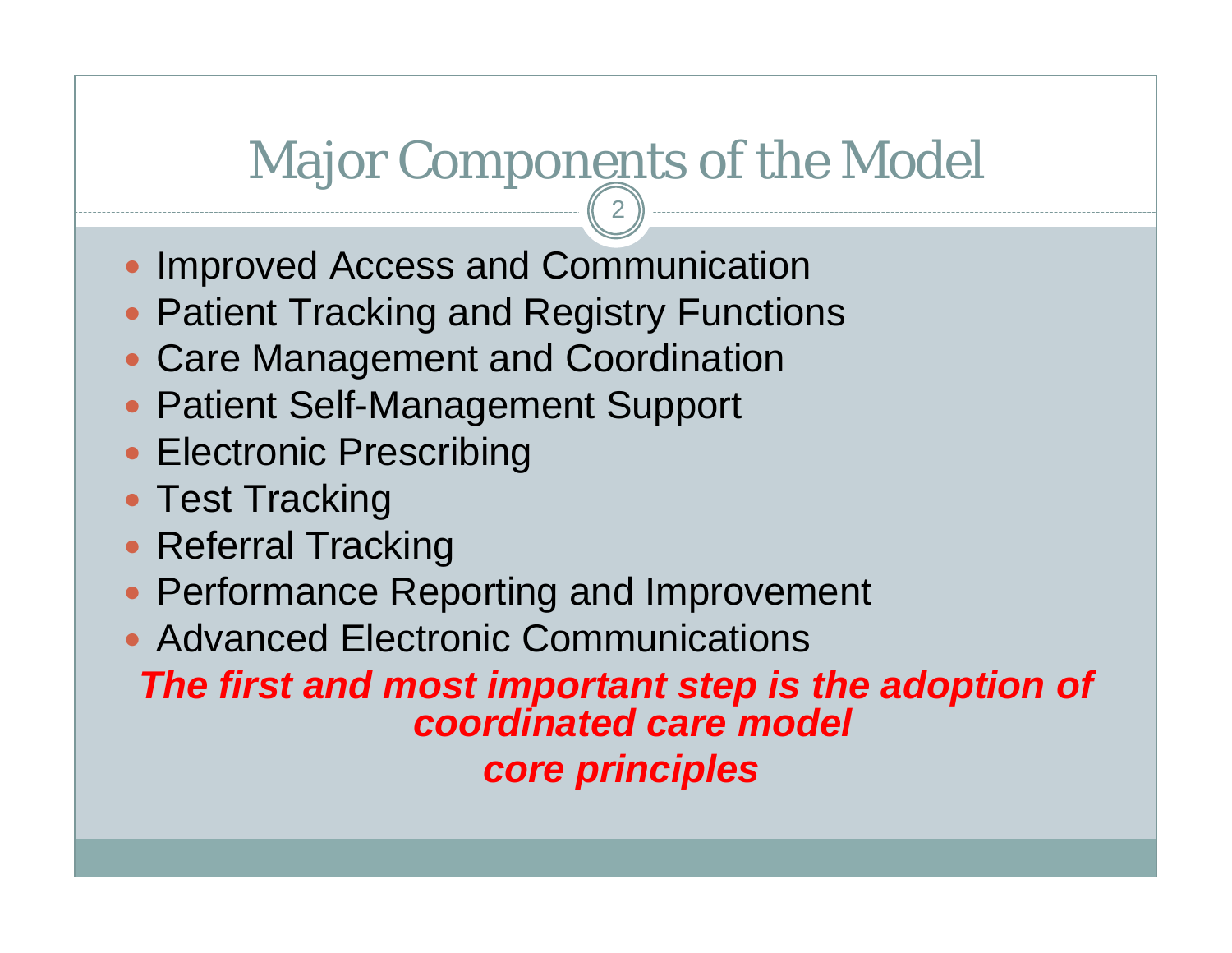## How Does the Model Work?

3

- ` Care is delivered by multi-disciplinary personal **care teams** that are led by a primary care physician
- $\blacktriangleright$  The team is responsible for providing care within the practice  $\underline{\text{and}}$ for **coordinating care** required outside of the practice
- **Access to care** is expanded through open scheduling, extended practice hours and centers, and via multiple methods of communication (web visits, group visits, email)
- $\blacktriangleright$  The delivery of appropriate care is facilitated through the effective use of **health information technology** (EHR, e-prescribing, information exchange)
- **Patient participation and engagement** in self-management activities are enhanced
- **Performance monitoring and improvement** is facilitated by patient registries, reports, and formalized care plans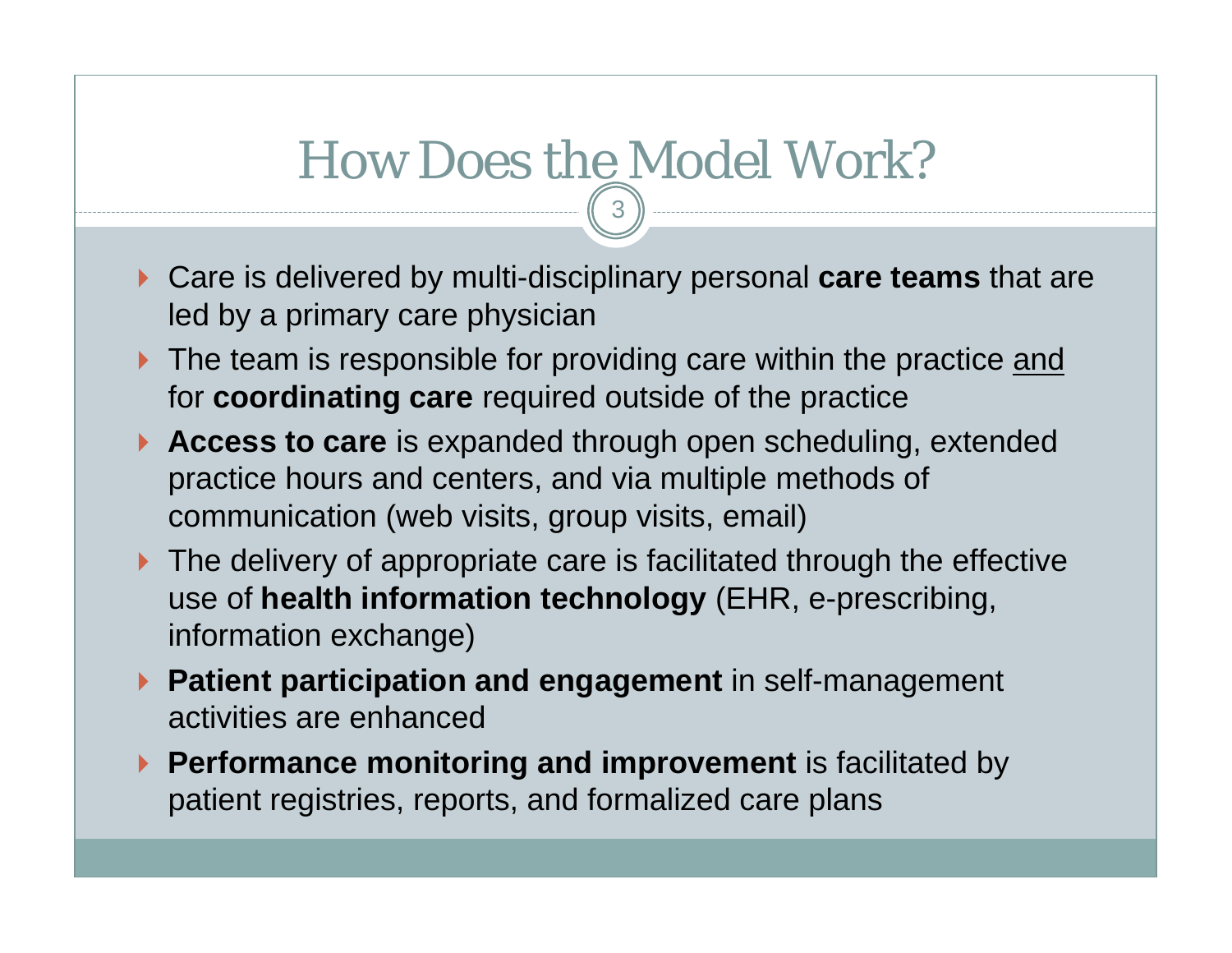## Timing

4

#### By Year-End 2010:

- ¾ Board has approved and shareholders have ratified plan
- ¾ Practices are educated, trained, and culturally prepared to implement the following elements of the model:
	- Scheduling and access standards
	- Patient tracking and registry functions
	- Care management and coordination
	- Patient self-management
	- Test and referral tracking
	- Performance reporting and improvement
- ¾ Policies and procedures are developed
- ¾ Workflow modifications are complete
- ¾ EHR modifications are implemented and providers trained
- ¾ Incremental staff to support these elements is in place